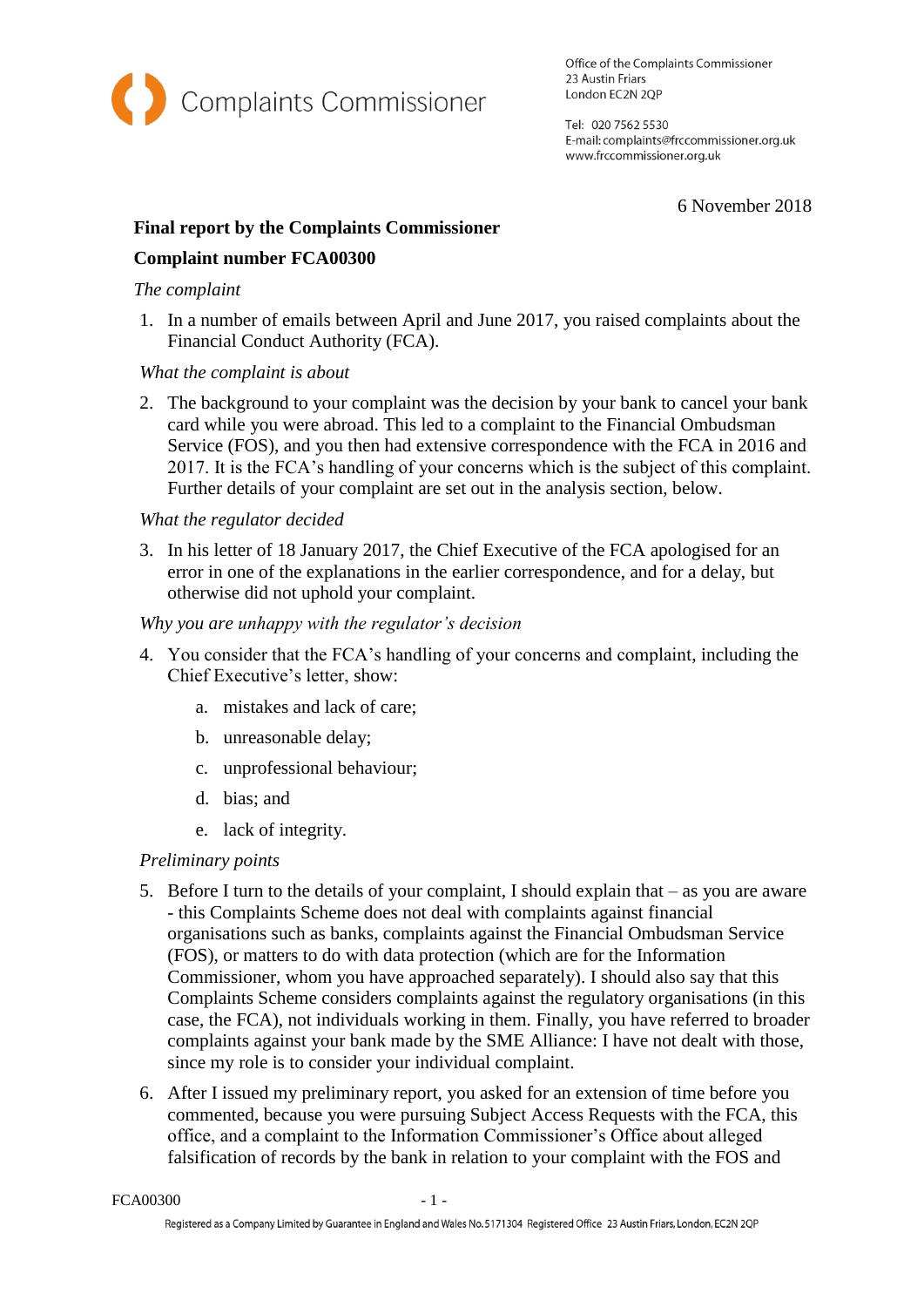other matters. I agreed to that request. I should make it clear that this decision letter does not touch upon those proceedings. It is concerned only with the FCA's actions.

### *My analysis*

- 7. In the undated letter which you emailed to me on  $17<sup>th</sup>$  April 2017, you described your complaints as allegations of mistakes and lack of care (including poor customer service), unreasonable delay, unprofessional behaviour, bias, and lack of integrity. You helpfully included a timeline with that letter and then, on 24<sup>th</sup> April, your detailed comments on the letter of  $18<sup>th</sup>$  January 2017 from the FCA Chief Executive in which he set out the reasons why the FCA was not upholding your complaint.
- 8. Given that my role is to establish whether or not the FCA's investigation into your complaints and its conclusions were reasonable, I shall use the headings in the Chief Executive's letter and your commentary as the basis for my analysis of your complaints. I have carefully read all of your arguments, but what follows is inevitably a summary.

### *Your Complaint – refreshed remit dated 19 December 2016*

#### *Element A*

- 9. This element relates to the request by the FCA Supervision Team to share information with the bank.
- 10. The FCA's response to your complaint is that the bank would have needed your case details in order to respond to the FCA's request for further information, and that it was right for the Team to seek your permission to disclose.
- 11. Your view is that the fact that the FCA wanted to disclose the information to the bank shows "a profound cultural bias", and that the drafting of the FCA's response to you on this matter shows "dishonesty, bias and an extreme lack of integrity".
- 12. **My view:** I can see no evidence to support your allegations on this matter. Had the FCA gone straight to the bank without seeking your permission, they would have been rightly criticised. It is a matter of judgement whether the FCA should have made further inquiries before seeking to approach the bank, and/or involved other authorities, but I can see nothing to suggest that the FCA acted improperly.

### *Element B*

- 13. This element relates to the bank's previous practice of using a particular form of confidentiality wording when disclosing customer records to the FOS. You considered that the bank's practice of using this wording enabled the bank to cover up falsification of records; and you asked the FCA to explain the discrepancy between the FCA's earlier explanation that the use of the standard wording had been agreed between the bank and the FOS, and the FOS's statement that there was no such agreement.
- 14. The FCA explained to you that its earlier explanation had been a misunderstanding in fact, there had been no such agreement. The FCA apologised for its error, but said that the error had had no effect upon the handling of your complaint. It also said that the description of "stamp" was inaccurate, since from the papers they had seen, "what the bank did was include standard wording".
- 15. Your view is that the FCA's statement that the standard wording was not in the form of a stamp was wrong, since you had supplied them with evidence of stamped documents, the FCA's use of inverted commas around "stamp" is misleading, and that "this represents dishonesty and an extreme lack of integrity".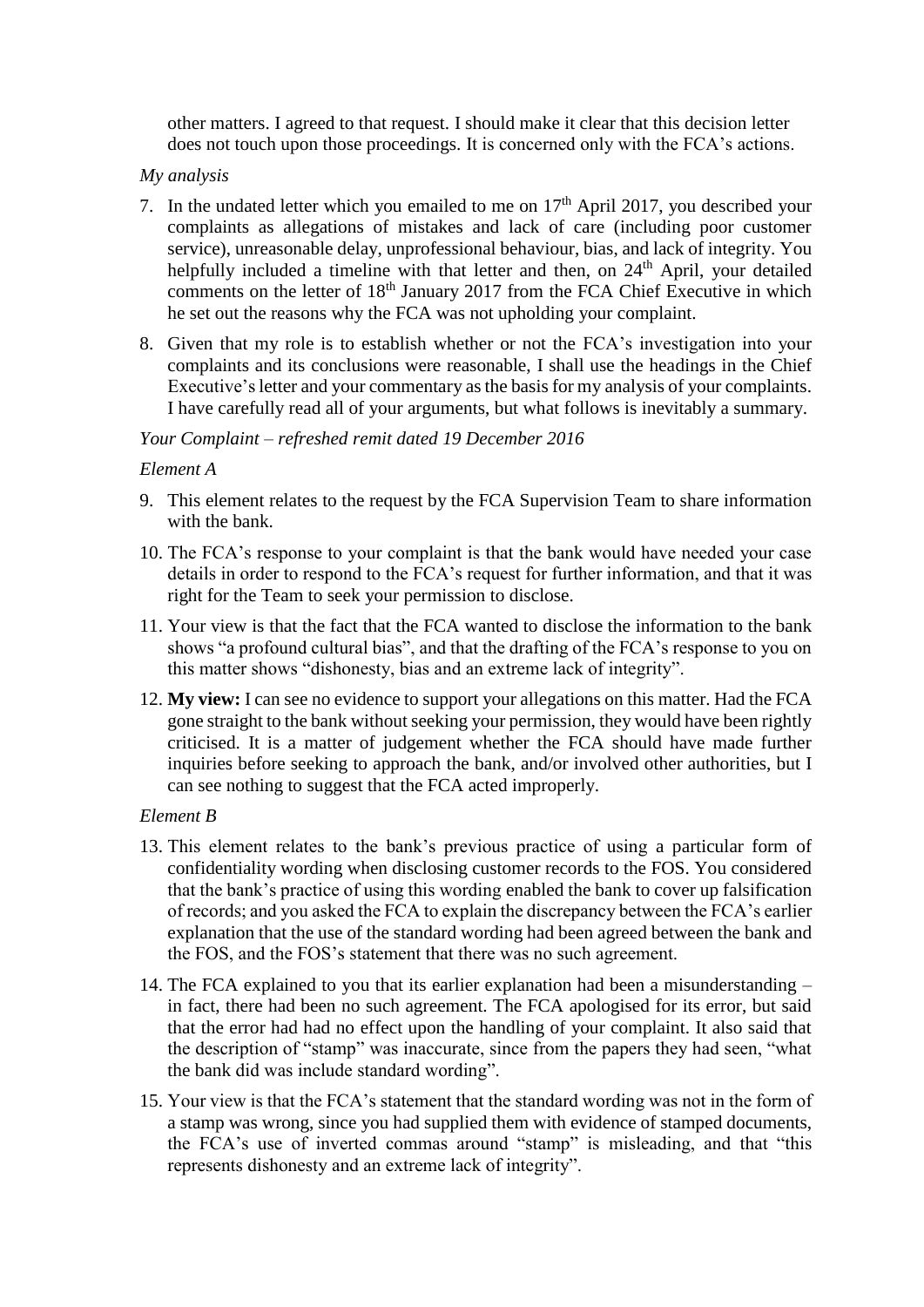- 16. **My view:** it is clearly unfortunate that the FCA made a mistake in saying that the standard wording had been agreed between the FOS and the bank, but the matter has been corrected and you have received an apology. Similarly, the FCA might have acknowledged your point that the standard wording appeared in the form of a stamp. However, in my view there is no evidence that these were other than simple mistakes, nor is there any evidence to suggest dishonesty or lack of integrity.
- 17. In your comments on the FCA's response to this element, you raise a number of issues to do with the disclosure of documents. The question of the adequacy of the disclosure is for the ICO, not this Complaints Scheme.
- 18. You also suggest that the use of standard confidentiality wording is undesirable, since it could facilitate dishonest practice. While I agree that the FOS and/or FCA might wish to consider the need for good practice in this area – blanket use of confidentiality restrictions is clearly undesirable – it does not follow that the FCA's decision not to investigate your complaint further was unreasonable. Having reviewed the papers, I consider that the decision was one that the FCA could properly take.
- 19. I am aware that the bank's use of the standard wording, and the reasons for it, are an element of your continuing tribunal proceedings but, as explained above, that goes beyond the remit of this Complaints Scheme.

### *Element C*

- 20. Element C covers a range of issues, some of which overlap with the earlier elements. However, the key elements not already covered above are your complaint that the FCA released details of your complaint to the bank without your permission, your assertion that your records were falsified, your assertion that your bank card was not in fact compromised before it was blocked, and that the FCA mistakenly described your bank card as a credit card
- 21. The FCA's responses on these matters were as follows. First, the information which it released to the bank about you was information of which the bank was already aware because of your complaint to the FOS. Second, having reviewed the evidence you provided, the FCA did not find evidence that your records had been falsified. Third, that the question of whether or not your card had been compromised was an argument about wording – the bank feared that your details had been cloned, but there was no evidence of actual misuse. Fourth, the FCA accepted that it had made an error in describing your bank card as a credit card.
- 22. Your view is that the FCA should have sought your permission before disclosing the information to the bank; that it is incontrovertible that your records have been falsified (not least because the bank has admitted having to extract information and create a new document); you accept that the issue of whether or not the card was "compromised" is "almost a moot point", but that the FCA's acceptance of the bank's explanation shows bias; and that the mis-description of your bank card as a credit card was "an extremely important error……as it completely changes the relationship between the bank and myself" – your point being that denying a customer access to their own money is more serious than denying a customer access to credit.
- 23. **My view:** first, in my view, it would have been better if the FCA had explicitly sought permission before disclosing details of your complaint to the bank. The FCA's point that the bank was already aware of your complaint has some force, but it is very important for public confidence that regulators err on the side of caution in disclosing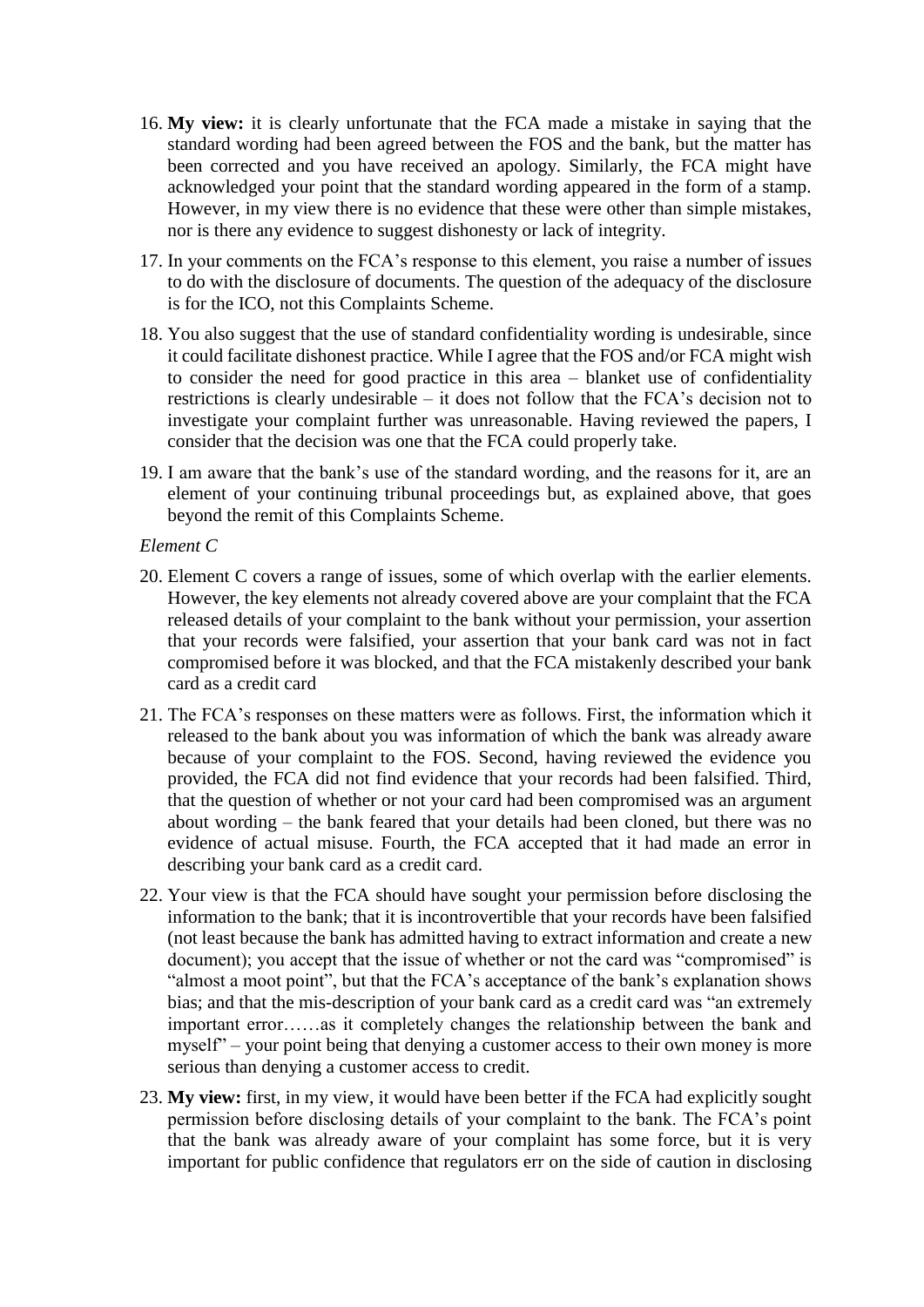information – a point which the Treasury Select Committee has made to the FCA. Having said that, I do not consider that you have suffered any detriment in this matter.

- 24. Second, there is a clear difference of opinion between you, who believe that the bank falsified records, and the FCA, who have concluded that there is no such evidence. At your request, I have looked particularly carefully at the document which you prepared for the FCA, entitled "Examples of evidence proving that [the bank] have withheld, altered and falsified my customer records". The document certainly provides examples of information which was not initially disclosed, and there is some confusion over how data was extracted and exactly what led to the cancelling of your card; but it falls a long way short of demonstrating falsification. In your letter of  $20<sup>th</sup>$  May 2013 to the ICO, under the heading beginning "Discrepancies between the evidence submitted to me...." you give as possible explanations for one of the discrepancies: maladministration; deliberate withholding; or falsification. In my view, all those possible explanations apply to much of the material which you have provided. In all the circumstances, I conclude that the FCA's view that there is no evidence to demonstrate falsification was reasonable. I have looked at the attachments to your email of  $9<sup>th</sup>$  May 2018, which contain further details of the allegation that that records were deliberately altered, but that is a matter for your continuing tribunal proceedings, and goes beyond the scope of this complaint.
- 25. Third, I also agree with the FCA's conclusion that the argument about whether or not your card had been compromised was essentially one of wording. You yourself have described this as "almost a moot point", and I agree.
- 26. Finally, there is the issue of the FCA's mis-description of your card as a credit card. The FCA has already acknowledged that it made a mistake. This was unfortunate, but really has no bearing upon the handling of your complaint. You have correctly made the point to me that there is a difference between a bank denying credit to a customer and denying access to the customer's own funds. I agree with you, but that is a matter relevant to your dispute with the bank (which has already been to the FOS), not to your complaints against the FCA.

#### *Element D*

- 27. Element D concerns the wording included in a letter to you from the Information Access Team, warning you about the provisions of s348 of the Financial Services and Markets Act 2000.
- 28. The FCA's response was that this was the standard wording used in these circumstances, informing you that some of the information with which you had been provided under the Data Protection Act was covered by s348, and that disclosure of that material would be a criminal offence. It was not intended to be threatening, and did not single you out.
- 29. In your view, it is odd that the wording was added in your case, and it caused you distress for which you seek an apology.
- 30. **My view:** I have seen no evidence that suggests that the inclusion of the wording was intended to be threatening. The FCA has a duty to protect confidential information, and it would be failing in its duty if it did not warn (as distinct from threaten) people receiving confidential information of the possible consequences of disclosure. In your email of  $17<sup>th</sup>$  April 2018, you draw attention to the fact that the FCA Chief Executive used the word "threat" in a letter to your MP, but it seems clear from that letter that he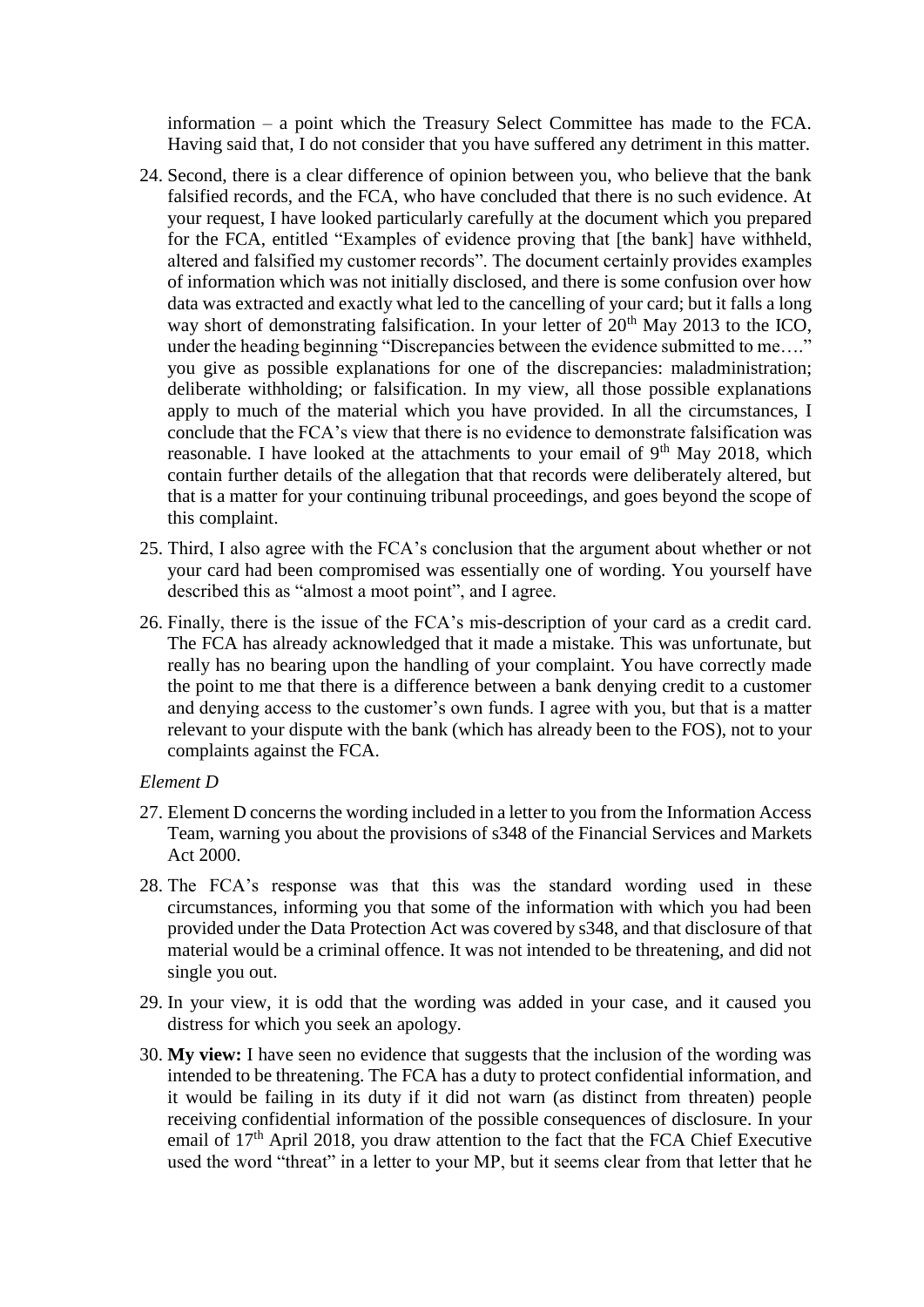was responding to wording used in the MP's letter. I can see nothing to support your view that you have been singled out.

- 31. However, in my view the wording used in the Information Access Team's letter of  $28<sup>th</sup>$ April 2016 was unhelpful. By failing to identify what material was covered by s348, it both put you in a difficult position and potentially undermined the purpose of the statement, which was to guard against improper disclosure.
- 32. The FCA did not initially properly acknowledged this issue in their response to your complaint, which is disappointing. I note, however, that when you raised this problem with the FCA Information Access Team on  $12<sup>th</sup>$  May 2017, you received a prompt response (sent on  $20<sup>th</sup>$  May) clarifying the position, so I do not consider that you suffered a significant detriment. Furthermore, in response to my preliminary report, the FCA has said that in future it will make it clear to the data subject that, should they wish to disclose 'information received' to a third party, they can contact the FCA for assistance. I consider this to be a sensible response (and a practice which this office will adopt also).
- 33. You have also queried my approach to identifying material which, if you disclosed it, might result in a breach of s348 of the Financial Services and Markets Act 2000. I am sorry if my position was not clear. I and my office would be prepared to assist in identifying material which we have disclosed in response to a Subject Access Request which might be subject to s348. However, what we cannot do is "rule" on whether or not disclosure would be a criminal breach – only a court could do that, and someone intending to disclose material which might be subject to s348 should consider taking independent legal advice.

#### *Lack of integrity*

34. Finally, you have drawn my attention to a number of draft documents which were released in response to your subject access request, which you consider demonstrates a lack of integrity by the FCA. I have looked carefully at these, but I can see nothing to demonstrate that the FCA was setting out to mislead you. The documents seem to me to be simply preparations for replies which were eventually sent to you.